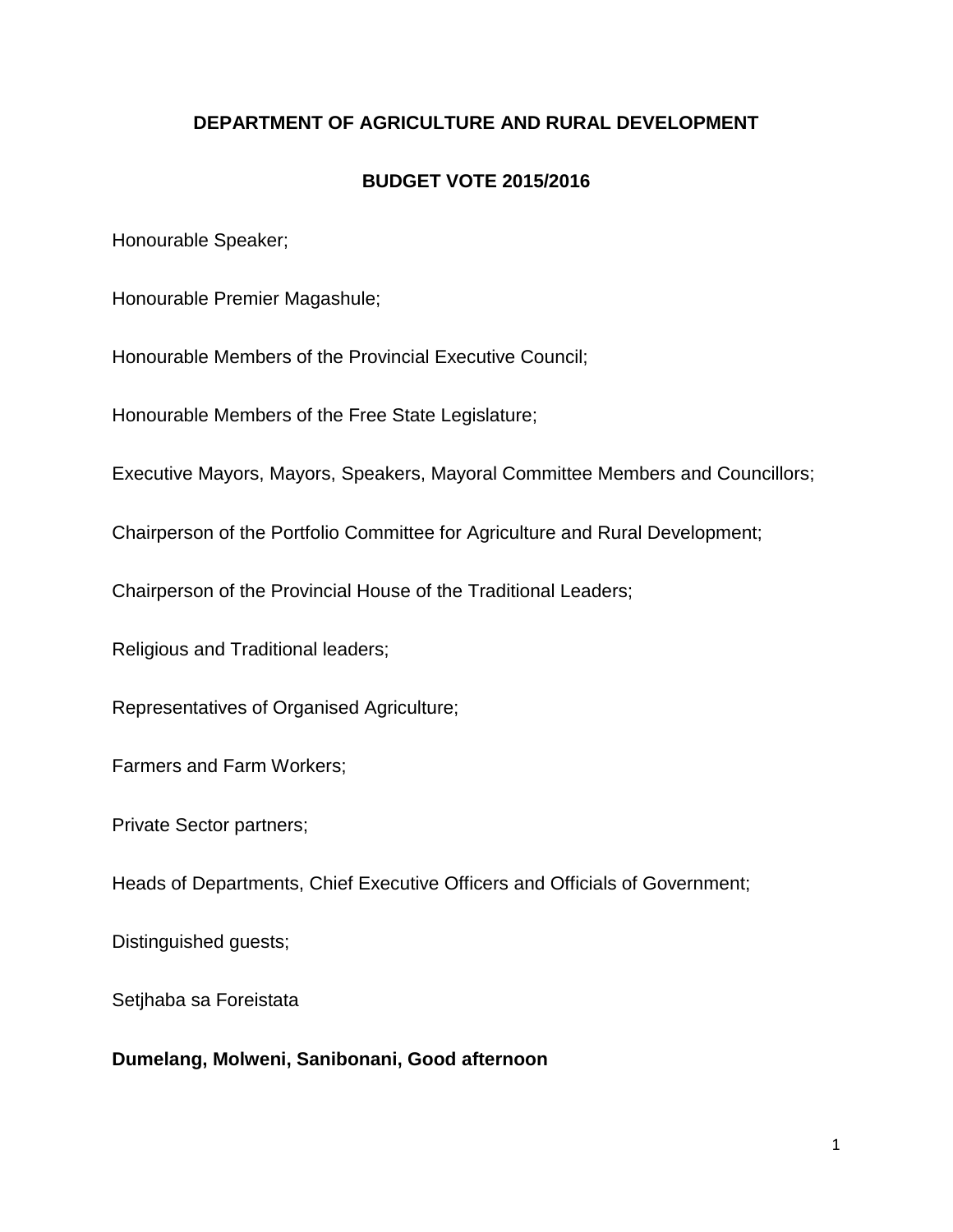Speaker, it is an honour and a privilege for me to present to this august house the budget vote in this important year of 2015, which marks 60 years since the adoption of the Freedom Charter in 1955, at Kliptown in Soweto. This year has been declared a year of the Freedom Charter and Unity in Action to Advance Economic Freedom.

Honourable Speaker, allow me to congratulate you on your new appointment as Speaker of the Free State Legislature. I know you will serve the province with distinction as you have done in your previous portfolios. You have contributed immensely in the agricultural sector and the provincial government. You have indeed Mme Mamiki Qabathe left an indelible mark. Malibongwe.

Speaker, on the 21<sup>st</sup> of March we celebrated "Human Rights Day", this day reminds us of the suffering and loss of life of our people and the farm workers and dwellers. The Freedom Charter clearly states that "*The land shall be shared amongst those who worked it*", we therefore call upon the farmers to do more to improve the lives of farm workers and dwellers on their farms. As government we will take decisive steps to prevent the evictions of farm workers and dwellers. We appreciate the efforts of trade unions in the agricultural sector, of contributing towards improving working conditions on farms. We also denounce the killings of farmers, farm workers and dwellers in our province.

The Freedom Charter stipulates the following on Agriculture and Rural Development: "The Land Shall be Shared Among Those Who Worked It!

 Restrictions of land ownership on a racial basis shall be ended, and all the land re-divided amongst those who work it to banish famine and land hunger;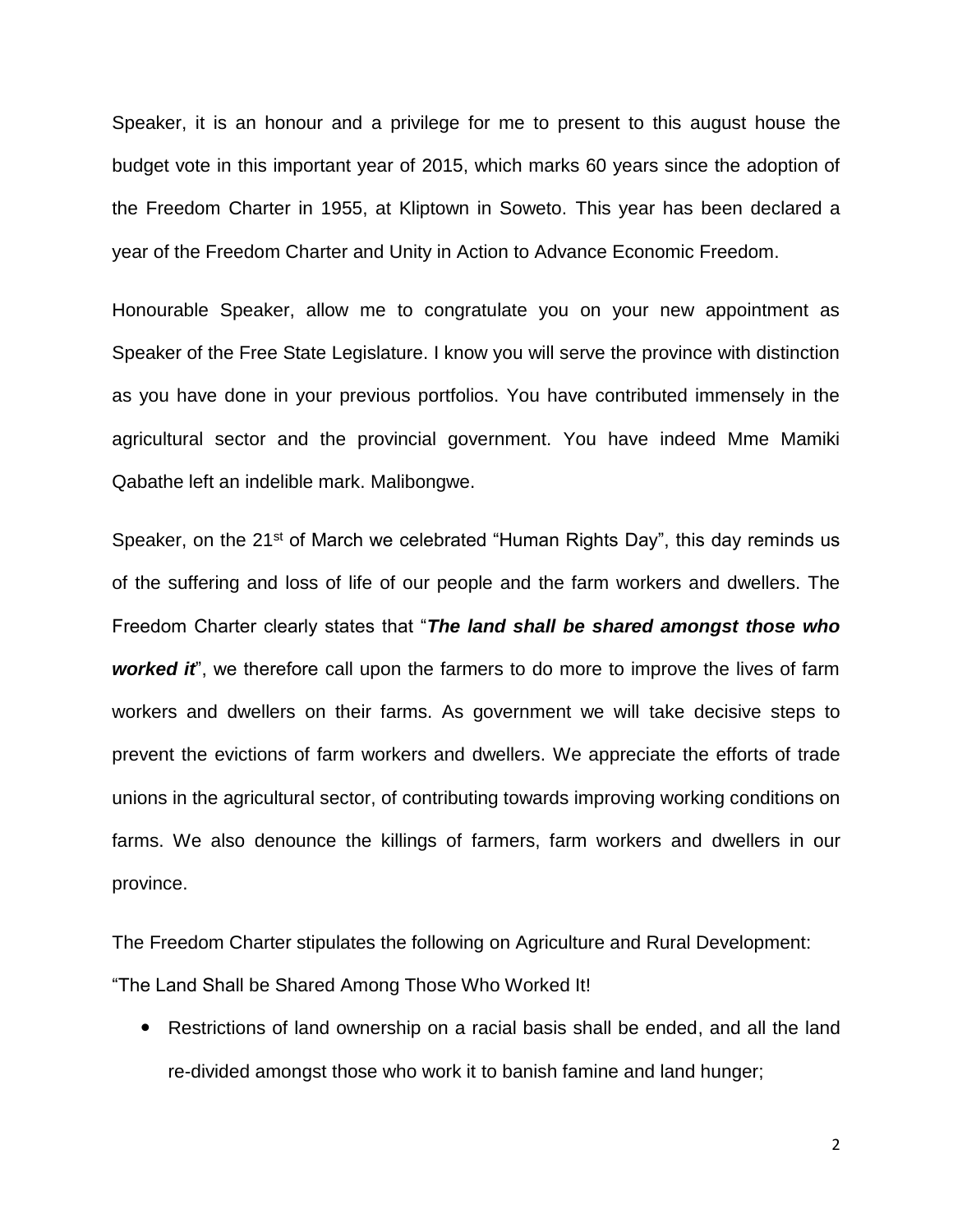- The state shall help the peasants with implements, seed, tractors and dams to save the soil and assist the tillers;
- Freedom of movement shall be guaranteed to all who work on the land;
- All shall have the right to occupy land wherever they choose and;
- People shall not be robbed of their cattle, and forced labour and farm prisons shall be abolished"

The Free State is considered the bread-basket of South Africa supplying significant portions of the country's sorghum (51.1%), Sunflower (44%), Soya beans (42%), Wheat (15%), Maize (41%), Potatoes (33%), Groundnuts (38%), Dry beans (32%), and 90% of South Africa's Cherries are produced. During the 2013 season, soya beans were grown primarily in the Free State (42%), and Mpumalanga (40%) provinces. **For the first time on record, the plantings in the Free State have exceeded those of Mpumalanga.**

Notwithstanding its steady economic decline over the recent past, agriculture dominates the Free State landscape, with agricultural land covering approximately 3.2 million ha, i.e. 90% of the province land area.

The agricultural sector is critical to the well-being of the province, both as the provider of food and as a major employer. About 12% of the Free State's working age is employed in the agriculture sector.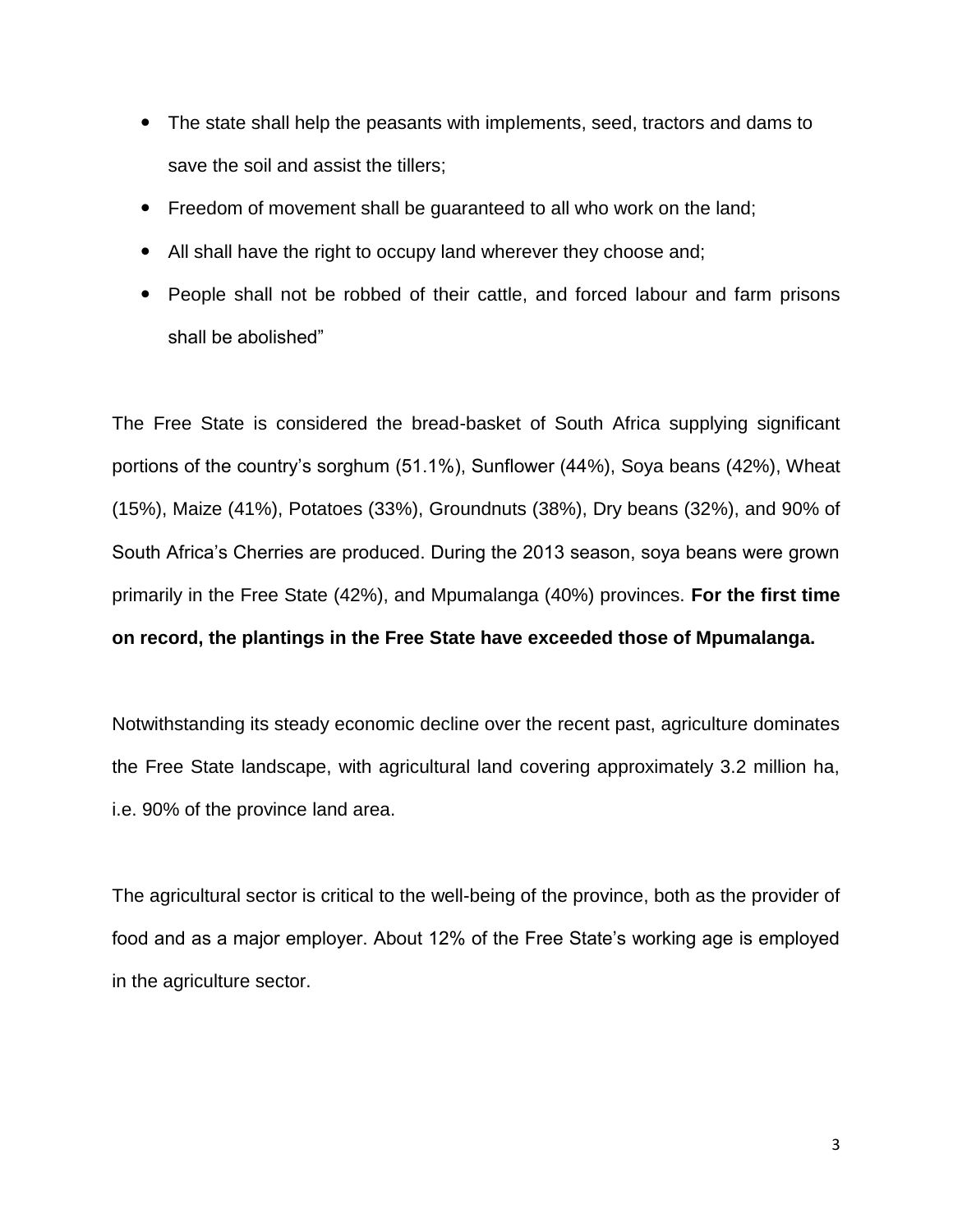On livestock the province contributes as follows: milk (22%) and Red meat (15%). The agricultural sector in the Free State can therefore be regarded as one of the most important food hub in South Africa.

Speaker, the NDP 2030, speaks of the inclusivity and integration of rural areas, through successful land reform, job creation and poverty alleviation, and it places Agriculture as the driving force behind this vision. We will align our programmes with this vision. As the primary economic activity, the NDP sees agriculture as having the potential to create 1 million new jobs. To achieve this target we have identified the following key activities:

- 1. Expand irrigated agriculture; for example revitalization of Thaba Nchu Irrigation.
- 2. Focus on underutilised land in communal areas and land-reform projects for commercial production. Through Animal and Veld Management Programme (AVMAP).
- 3. Pick and support commercial agriculture sectors and regions that have the highest potential for growth and employment. Five (5) Black Smallholder Farmers per district and support them through Fetsa Tlala programme.
- 4. Support job creation in the upstream and downstream industries. Through Poultry Hubs, Fish & Dairy production and processing.
- 5. Find creative combinations between opportunities.
- 6. Develop strategies that give new entrants access to product value chains and support from better-resourced players. This is clear in our Strategic and Annual Performance plans.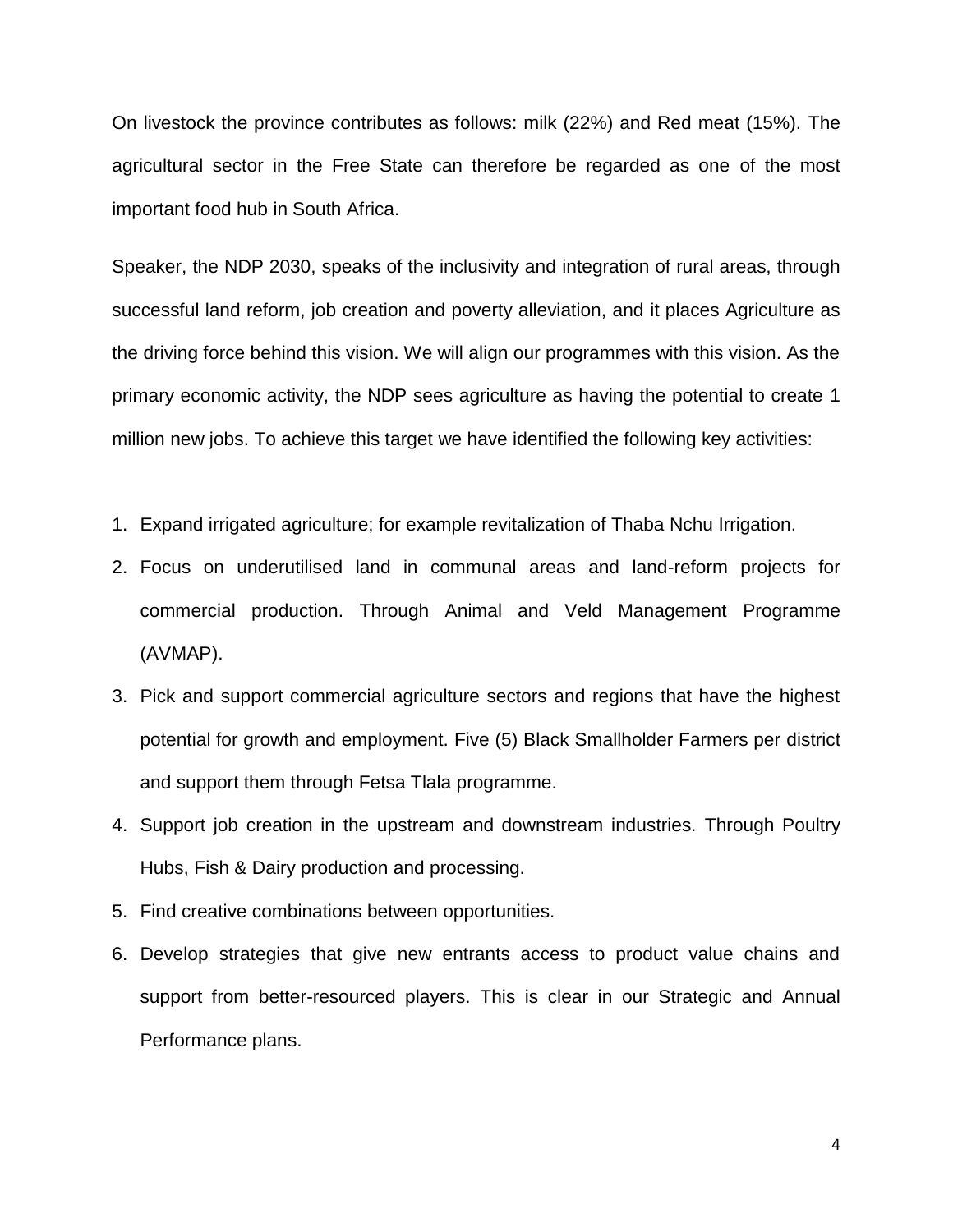Speaker, the overarching goal is to increase agricultural production and profitability inclusive of value adding, agro-processing and marketing.

#### **"THE LAND SHALL BE SHARED AMONGST THOSE WHO WORKED IT!"**

Speaker, when tabling this 2015/16 Budget Vote we will account for our work over the previous year and table our performance commitments for the year ahead. I am pleased to report the following:

The Honourable Premier in the State of the Province address 2015 has alluded to the successful implementation of Rekgaba Ka Diratswana our food security programme, and the fact that the programme has received interest from different provinces in the country, SADC countries and international organisation such as Food and Agricultural Organisation (FAO). On fighting poverty with household food security, 19 505 vegetable gardens have been established benefiting 24 509 households. I am glad to report that the SADC research programme including Lesotho and Zimbabwe is continuing well with the selected 25 families in Mangaung.

Madam Speaker, the Department of Agriculture and Rural Development hosted the **Re Kgaba ka Diratswana Provincial Awards** on the 30 January 2015, which aims to encourage food production in households, schools, churches and community gardens. This initiative also aims to develop and promote improved food processing, preservation and storage technologies to reduce post-harvest food losses, especially at the local level. Since its inception in 2013, the programme has helped many households and the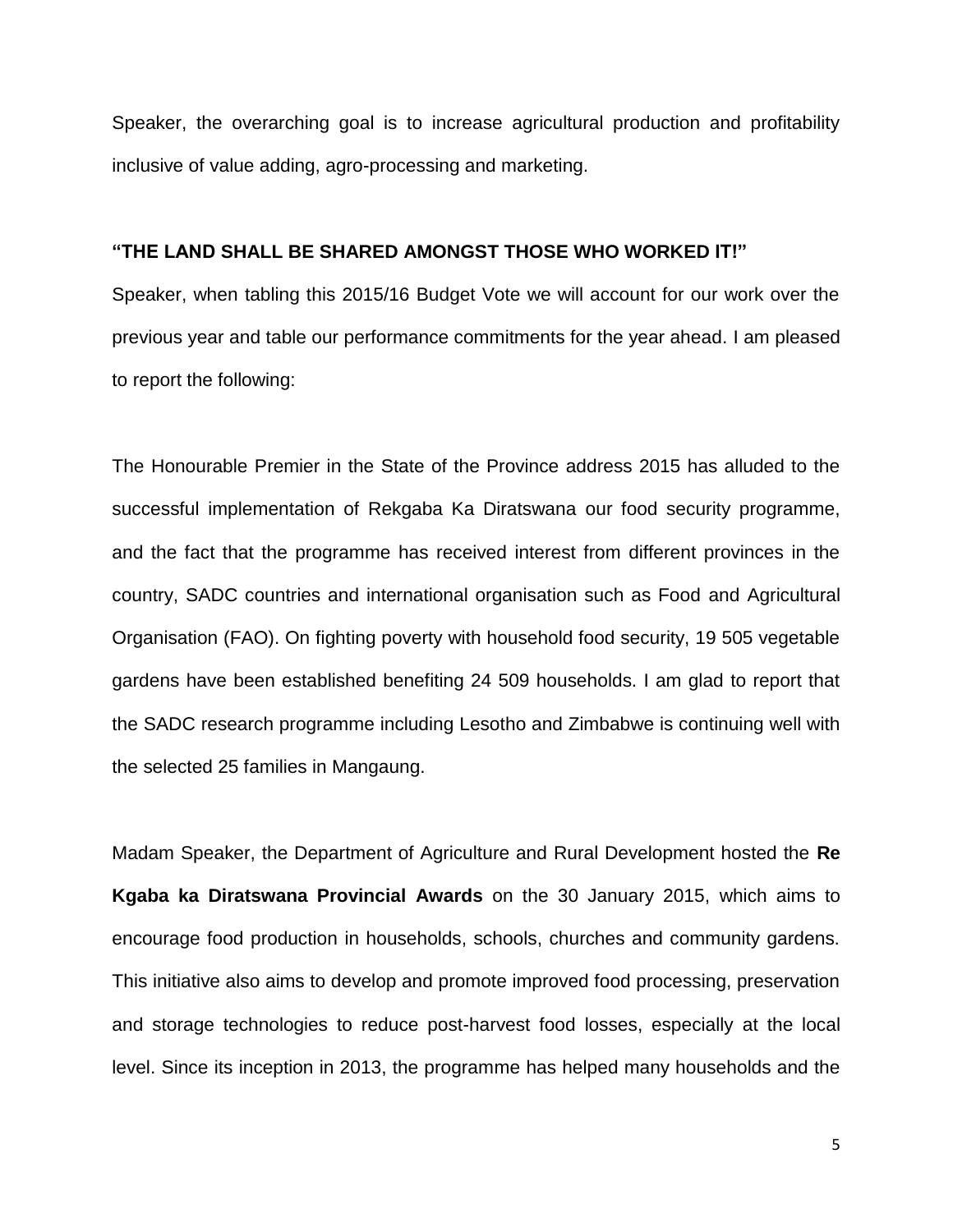interest in this program continues to grow. We are working closely with the municipalities in this regard.

Madam Speaker, I am also pleased to announce the following winners under the **Best Backyard Garden: Elizabeth Mpakhane from Thaba Nchu, Best School Garden: Rebatla Thuto School in new location in Koppies, Best Community Garden: Rebahlodi project in Thaba Nchu, Best Church Garden: St John Church in Botshabelo and Best Street garden: Phuthaditjhaba Street in Qwaqwa.**

Speaker, last year we announced that we will construct two Layer houses (for egg production) with the capacity of 7500 each to top up on the already existing Layers and also construct a 400 capacity pig structure at Brandfort. I am glad to report that we completed the projects.

I am pleased to report that Phase 2 of the Gariep Fish Hatchery which is a Training and Demonstration commenced in September 2014 and 30 officials and 135 farmers were trained in fish production. Moving forward, we will train trainees from other provinces in South Africa and SADC countries. Siyaqhuba.

Speaker, the Honourable Premier has clearly reported in the State of the Province Address that "We take pride in the work we have done so far with regards to the Vrede Integrated Dairy project. We have completed the construction of Phase 1 of this project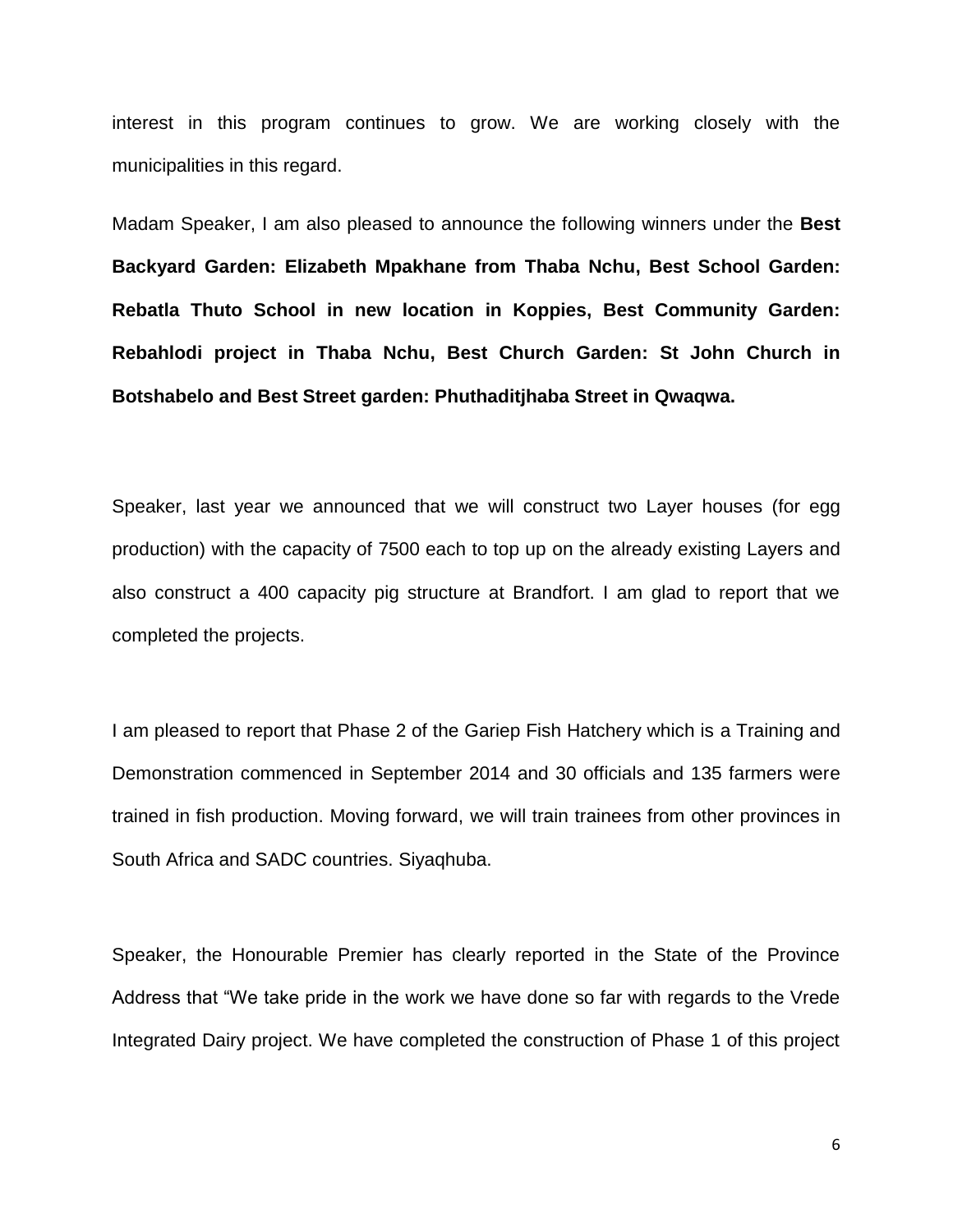with more than 400 dairy cows in lactation. The project runs with 810 dairy cattle. Phase 2 of this project, which is the milk processing plant, is now at 90% completion".

"We have successfully supported the Grain Field Chicken abattoir in Reitz with broiler houses in Tweeling, with the support of VKB, and we shall continue to develop the Free State as the poultry hub of South Africa" as indicated by the Honourable President in his visit to Reitz.

# **"People shall not be robbed of their cattle, and forced labour and farm prisons shall be abolished"**

Speaker, now is the time to accelerate the active economic role black farmers are playing in agricultural sector in the province. We are also intensifying approaches to ensuring sustainable food safety and security. The livestock sector is one of the best growing parts of the agricultural economy, driven by income growth and supported technological and structural change. The department supported Livestock farmers with 725 quality animal breeds under Fetsa Tlala programme.

Speaker, Food Security is a human rights and a Constitutional mandate. The Bill of rights state clearly that "every citizen has a right to access food and water" and that "the State must take reasonable legislative and other measures, within its available resources, to achieve the realisation of this right". I am convinced Speaker, that if we garner consensus in this House we will achieve Food Security for all…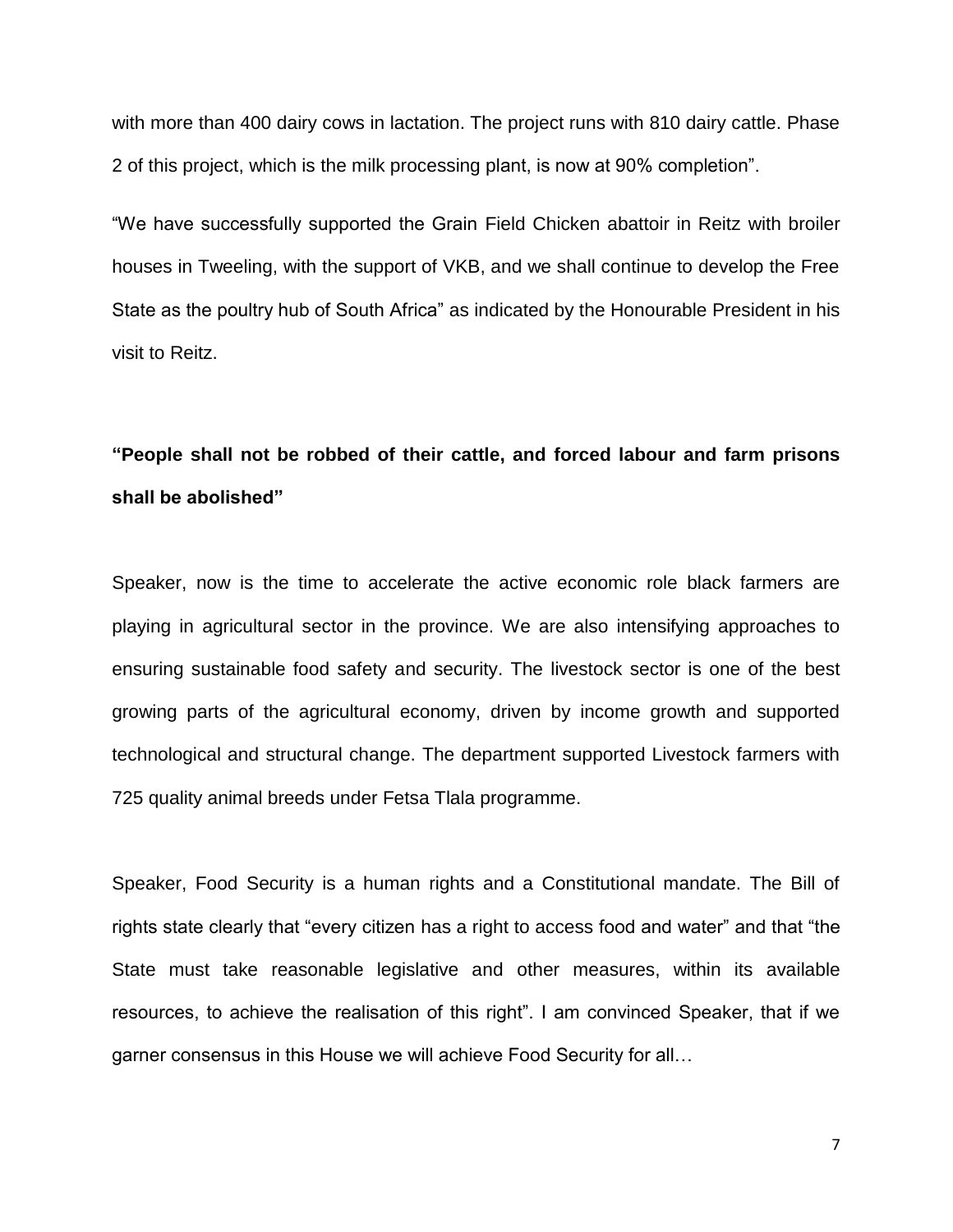Madam Speaker, I am pleased to report on **the National Female Entrepreneur Award Programme**, which is aimed to encourage and increase the participation of women in agricultural activities and to award the efforts of/and contribution of women in activities of food security through backyards, up to large scale production as well as their value chain. The national event was held in Mahikeng, in the Northwest Province on the 22 August 2014, where our provincial winner in the category of Top Entrepreneur in the commercial sector, Me Mponeng Lentoro from Bainsvlei in Mangaung, became a National Winner of R200 000. Malibongwe.

Madam Speaker, may I take this opportunity to recognise and request our special quest the Me Mponeng Lentoro to stand up and be recognised for her efforts in agriculture.

Speaker, I agree with the Honourable Premier when he said in the State of the Province Address I quote "We have indeed, as the Freedom Charter envisaged, provided people on the agricultural land with "…implements, seed, tractors and dams…" through our mechanization packages and will continue to do so" close quote.

*"The state shall help peasants with implements, seed, tractors and dams to save the soil and assist the tillers*". A comprehensive support is provided by the state to enhance a sustained cooperative business development. The province has provided support to tillers with seed and fertilizer and has planted 5400 ha of land with maize, beans and sunflower. Two additional tractors and three combine harvesters were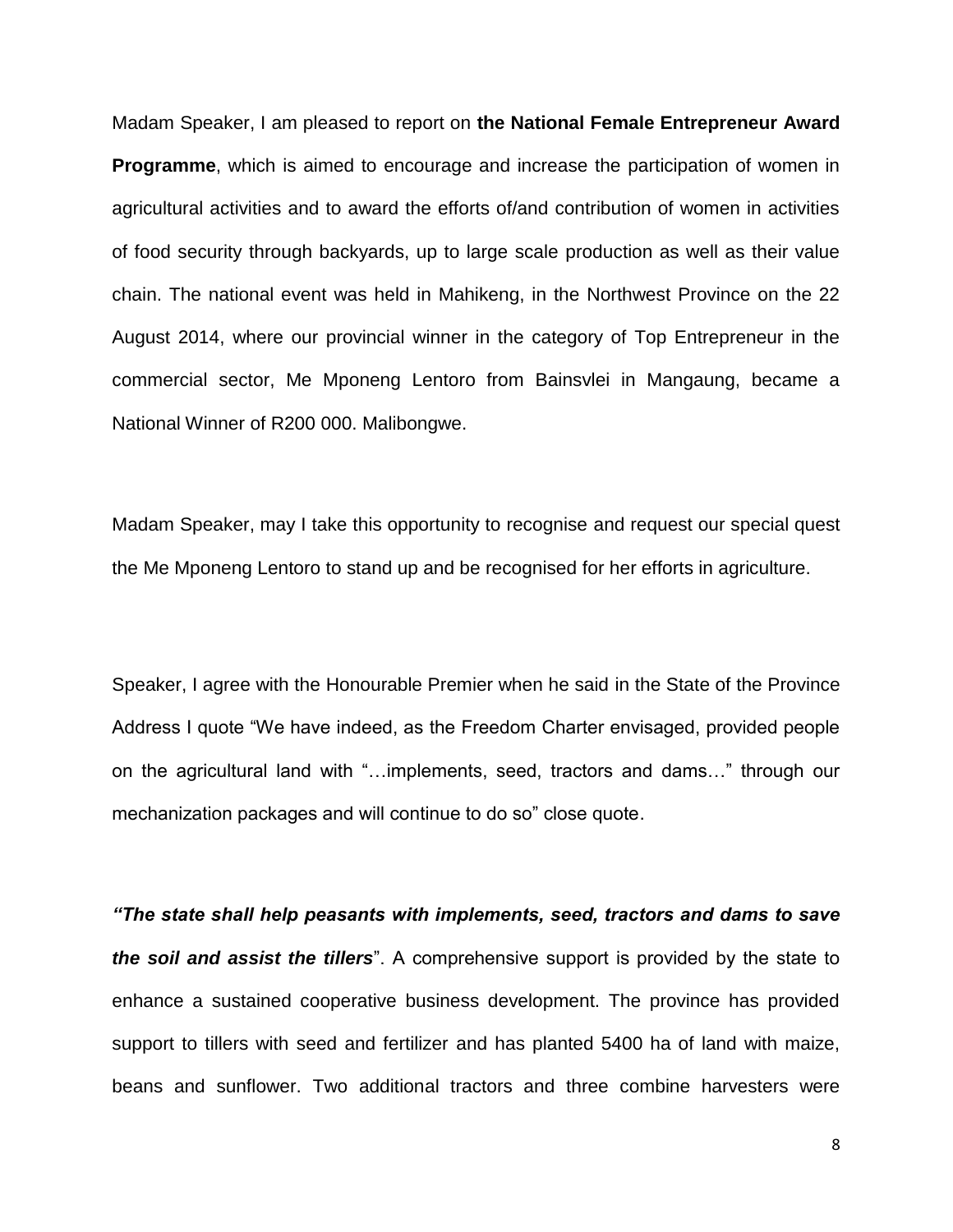bought over and above the 72 tractors provided to cooperatives to assist tillers to prepare and plant the land. At Diyatalawa we have ploughed and planted maize and soya beans on 753 hectares.

We are saving the soil and assisting the tillers, through the LandCare Programme and we have created 357 temporary jobs through the eradication of invader plants, constructing waterways and contours related infrastructure. Through Junior LandCare we have trained 2464 learners. Training of these learners took place at outdoor centres in Zastron, Willem Pretorius Nature Reserve and Mount Everest in Harrismith.

Speaker, we are continuing with the revitalization of Glen Agricultural College. The revitalization programme is focusing mainly on the upgrading of infrastructure and equipping the college with the necessary resources for education and training. The infrastructure enhancement included the upgrading of the College training facilities and recreational facilities and this project yielded good results as the facilities were old and dilapidated. We have completed the renovation of the cafeteria, student centre, upgrading of a portion of the Glen water pipe line.

To improve the living conditions of the farm workers residing at the Glen village we have completed the construction of 18 houses and have started with the paving of the Glen village road.

Speaker, Glen Agricultural College hosted a very successful Agricultural Colleges Soccer and Netball tournament in September 2014 and ten (10) Agricultural Colleges from six (6) provinces participated. The Glen College soccer team who were the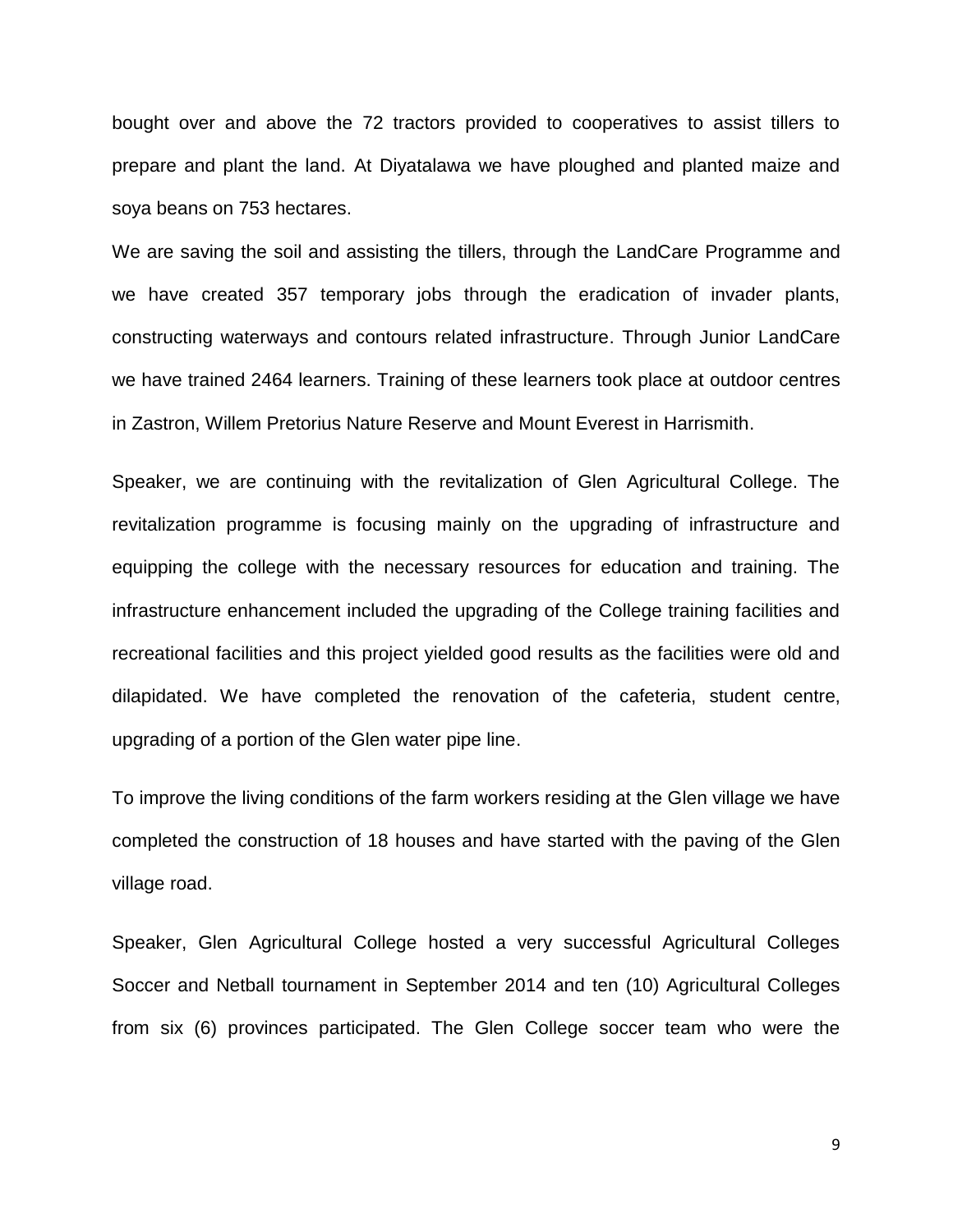defending champions for the 2013 tournament managed to defend the cup again and they are the winning champions of 2014 tournament.

Speaker, on the 27 March 2015, at Glen Agricultural College we will be holding graduations where 49 National Diploma students will be awarded.

A total number of 1560 farmers were trained, 46 learners benefitted from 3 learnership programmes, 4 enterprises received mentorship support through the assistance of 17 mentors. In addition for the first time the College through Agricultural Skills Development unit embarked on Recognition of Prior Learning project in partnership with AgriSETA. The project identified 10 farm aids on Glen farm and 8 completed the project.

Speaker, through our Veterinary services we continue to protect the Free State Public from contracting classified diseases such as Rabies, through mass vaccination of 65 394 dogs and cats in the risk areas of Fouriesburg and Qwaqwa. The Animal Health unit has also been hard at work in promoting a healthy animal population through awareness campaigns and targeted disease surveillance against 72 565 Bovine Brucellosis & Bovine Tuberculosis.

Extensive movement control measures were also put in place to control movement of African Buffalo to prevent possible spread of Foot-and-Mouth Disease, Corridor Disease, Bovine Brucellosis and Bovine Tuberculosis. The 100 abattoirs in the Free State Province continue to produce meat that is safe for human consumption, under the supervision of our Veterinary Public Health unit. We have supported export of animals and animal products through certification of health of these consignments. Our two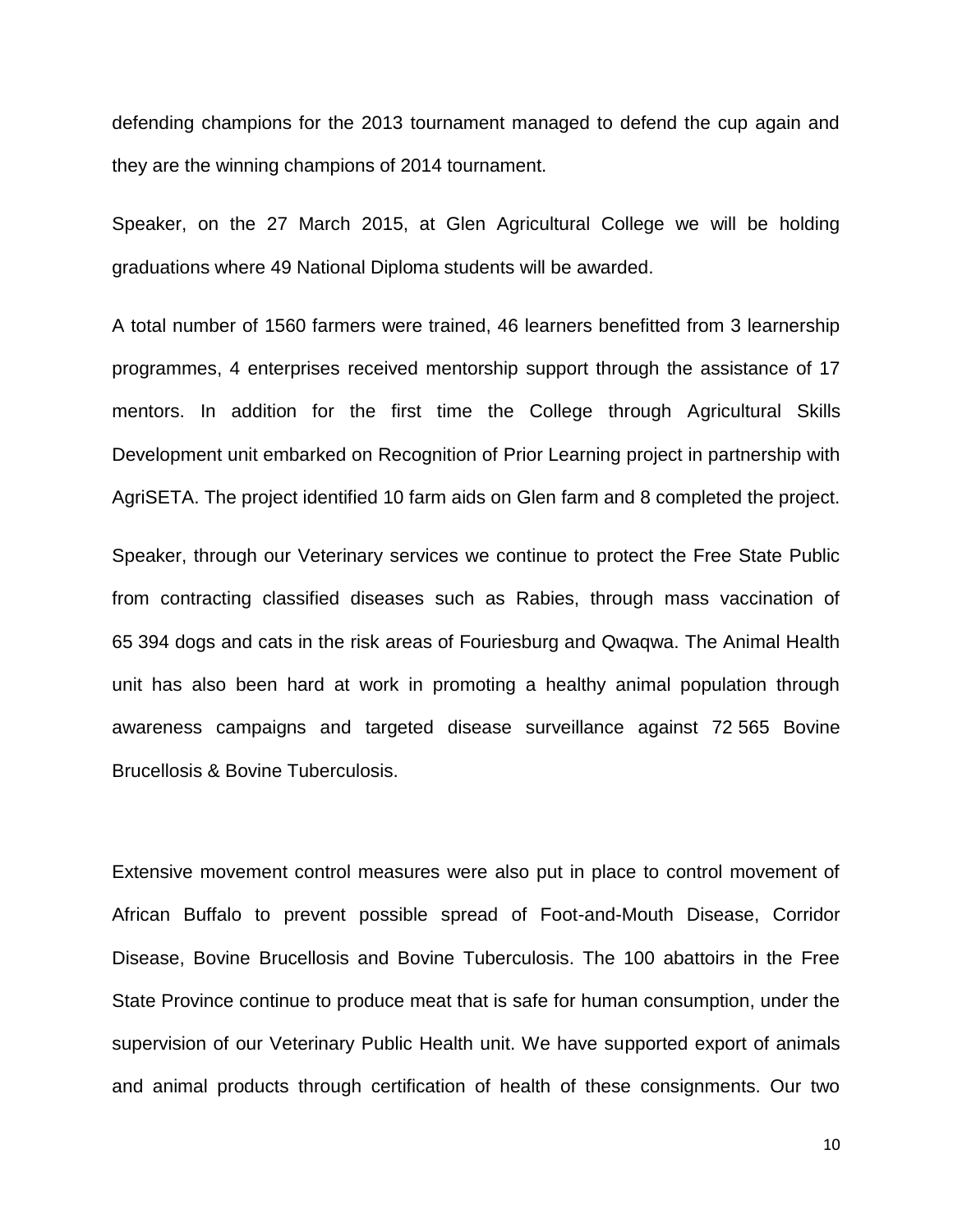provincial veterinary laboratories continue to make us proud in terms of passing the annual audit that is conducted to render them accredited to perform prescribed tests.

Last year the Honourable Premier announced that the National Rural Youth Service Coops (NARYSEC) National Training Centre will be based at the Thaba Nchu College. On the 15<sup>th</sup> of March 2015, in partnership with the department of Rural Development and Land Reform we welcomed 837 NARYSEC at the Thaba Nchu College. Siyaqhuba.

The department will continue to offer support to its employees through the bursary incentives and in-service training programmes of various disciplines. During the current financial year, we have trained 157 Agricultural Field Staff, through a partnership with the University of the Free State.

Speaker, the Department was faced with difficulties in recruiting candidates in some of the scarce skills occupations such as State Veterinarians, Agricultural Engineers, Veterinary Technologists and Aquaculture Specialists. To address these challenges we have allocated bursaries to qualifying applicants over the past few years and the Department is now starting to reap the fruits of this initiative. We have employed 8 bursary holders as State Veterinarians, 2 as Veterinary Technologists, and 3 Agricultural Engineers. We have send students to China to study Aquaculture, Agricultural Engineering and Veterinary Sciences. We have also send students to do post graduate studies in different agricultural fields.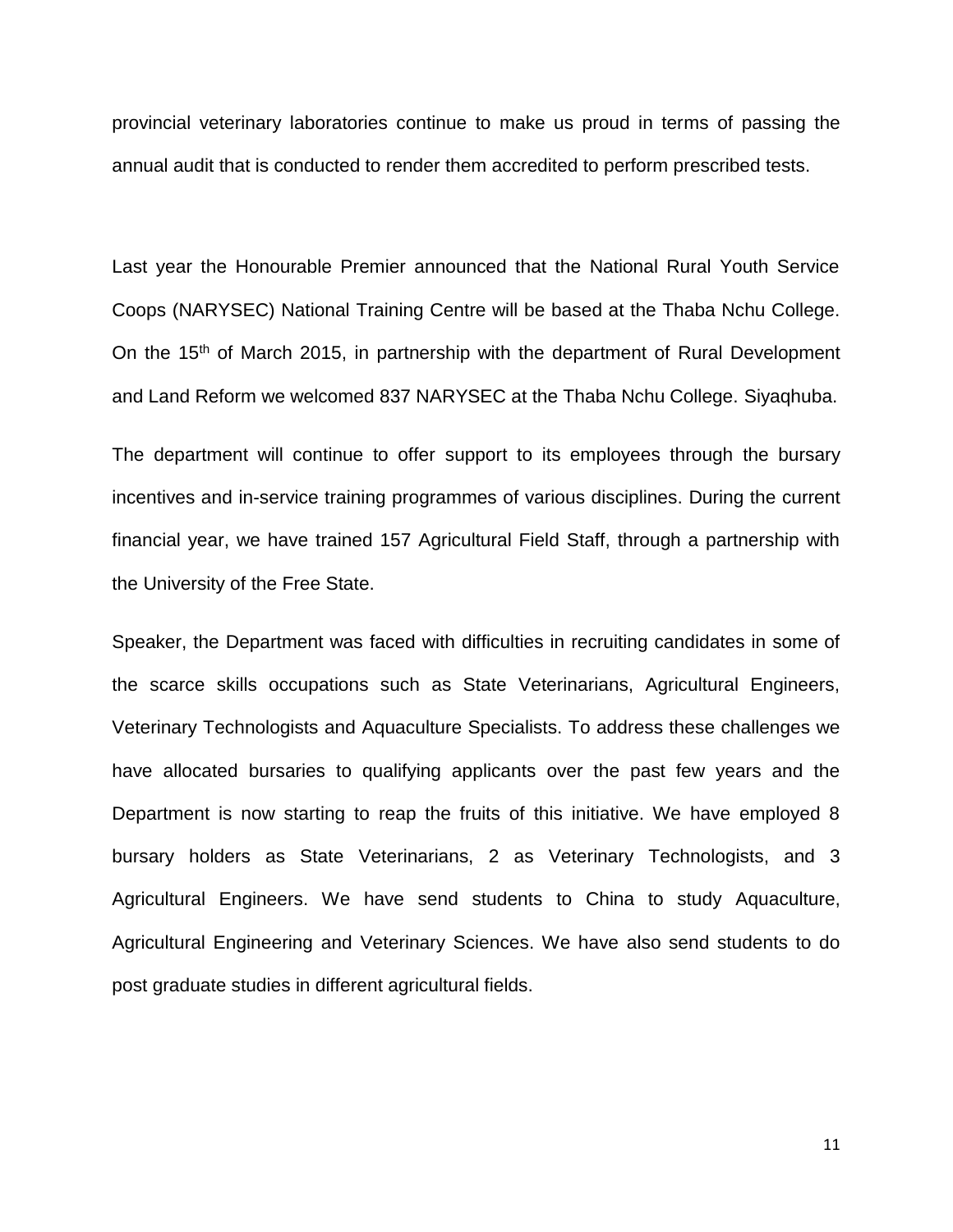Speaker, the Premier announced that the Free State Provincial Government identified Wilhelmina farm as the second Agri-village in the province following the development of Diyatalawa Agri-village. In Wilhelmina farm we have completed the construction of 14 farm houses, water reticulation and sewer network and the installation of solar panels for lights and geysers for the beneficiaries. This was done in partnership with the Department of Human Settlement and COGTA. The Department of Human Settlement is completing the paving road. We have planted additional 4ha of apples and 1ha of cherries. To date the department has invested R 20 million on this Agri-village.

Speaker, the department in partnership with the Department of Police, Roads and Transport initiated the implementation of the Rural Road Safety Programme with the intention of offering different skills to farm workers and school children on farms.

Through this programme the youth will undergo training of driving licenses of which 133 participants are from Fezile Dabi, 44 from Lejweleputswa, 20 from Xhariep, 70 from Mangaung Metro and 60 from Thabo Mofutsanyana districts. The programme will support farmers with 15 000 reflective necklaces to improve the visibility of stray farm animals to reduce the number of accidents caused by livestock on the road.

Speaker, the province continues to experience disasters in the sector. The Eastern and Southern parts of the province (Mohokare, Dihlabeng and Maluti A Phofung Local Municipalities) were declared a Provincial Disaster Area after the veldfires that destroyed over 93 000 hectares of land. We have received an allocation of The province managed to secure R20.791 (R5 million from Provincial Treasury and R1) million to assist in redressing the impact of these veldfires by the provision of animal feed to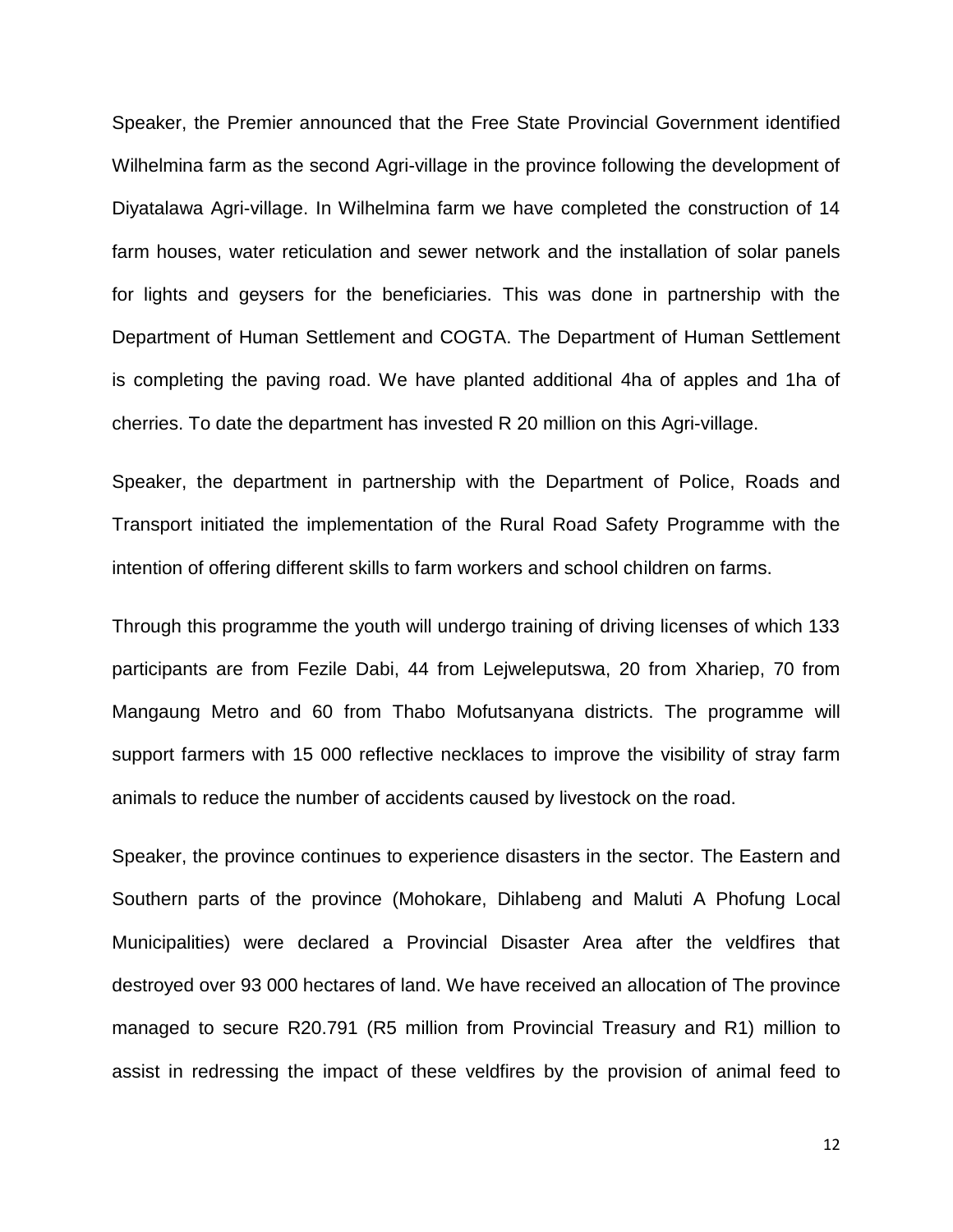affected farmers who still have livestock to be fed on the affected farms. The first R5 million worth of animal feeds were distributed in November to December to 596 affected farmers. A further R15.791 million worth of animal feed is being distributed to the affected farmers.

Speaker, the province has been hit by low rainfall and severe mid-summer drought which impacts negatively on water resources and cash crop production. The Crops Estimates Committee in March 2015 has predicted that we will obtain 30% less production of maize as a result. The Department is continuously assessing the situation together with other departments and will take appropriate action to mitigate the drought impact and consequences.

Speaker, the department has set-up a Provincial Drought Task Team to do the analysis of the current drought. The Task Team consists of members from relevant sectors including Government Departments, Grain SA, Organized Agriculture, SA Weather Services and members from Institutions of Higher Learning amongst others.

### **Speaker, let me table plans for the 2015/16 Financial Year as follows:**

For the Financial Year 2015/16 the department has a budget allocation of **R 744.542** million to implement the programmes as set out in our annual performance plan.

Since the successful implementation of the Grain Field Chicken (GFC) abattoir in Reitz, we are developing the province as the **Poultry Hub** of the country. We are therefore further expanding the development of the hub into Lejweleputswa and Fezile Dabi.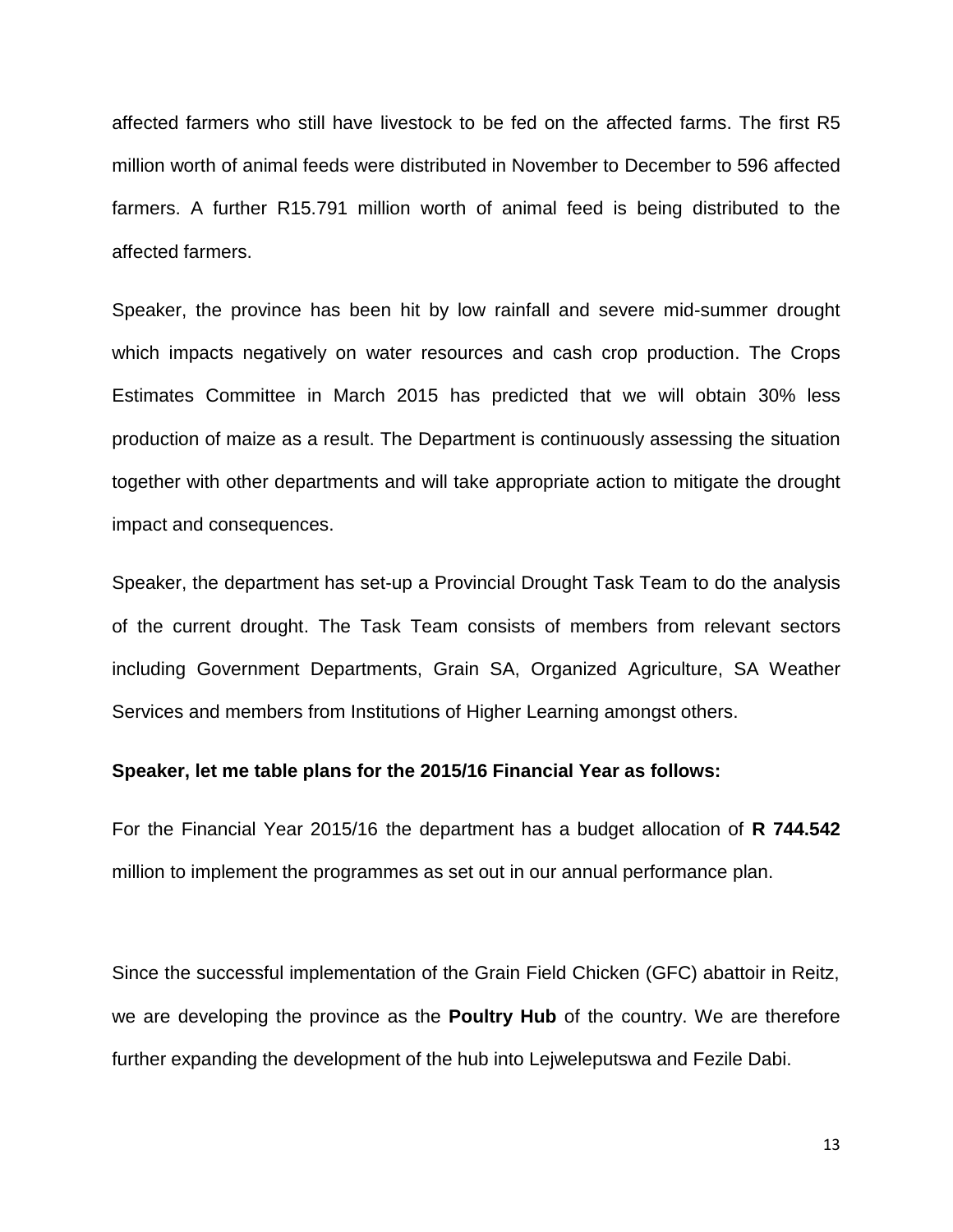Speaker, in heeding the call by the Honourable President in the State of the Nation Address, we are partnering with Sparta to enhance Agro-processing value chain in the beef industry. This initiative will benefit in the main black Livestock farmers and further enhance our Agro-processing marketing and export in the meat industry.

An investment of R16.885 million in Mangaung is made to continue with the implementation of Mangaung Beef Value Chain project, Sheep and Goats processing facility, Vegetable production and Fetsa Tlala. We will also start the process of revitalizing the irrigation scheme in Thaba Nchu.

Speaker, we will invest R33.485 million to Xhariep to continue with the implementation of Xhariep Ostriches, Fish Processing Plant, Fish Production and we will expand production on six (6) Fish Tanks/projects, Vegetable production and Fetsa Tlala.

As stated by the Honourable Premier in the State of the Province Address, we will establish a mega Agri-Park in this district, comprising of fish, ostriches, sheep and vegetable production, packaging and marketing facilities.

In the Lejweleputswa we will invest R32.309 million to continue with the implementation of the poultry hub and Fetsa Tlala. We will complete the four broiler houses to the capacity of 40 000 chicks per cycle, the abattoir and the Feed Processing plant to complement the production units.

In Thabo Mofutsanyane we will invest R37.683 million. In responding to the call made by the Honourable President in the State of the Nation Address and the Premier in the State of the Province Address, the Free State is the most appropriate area for the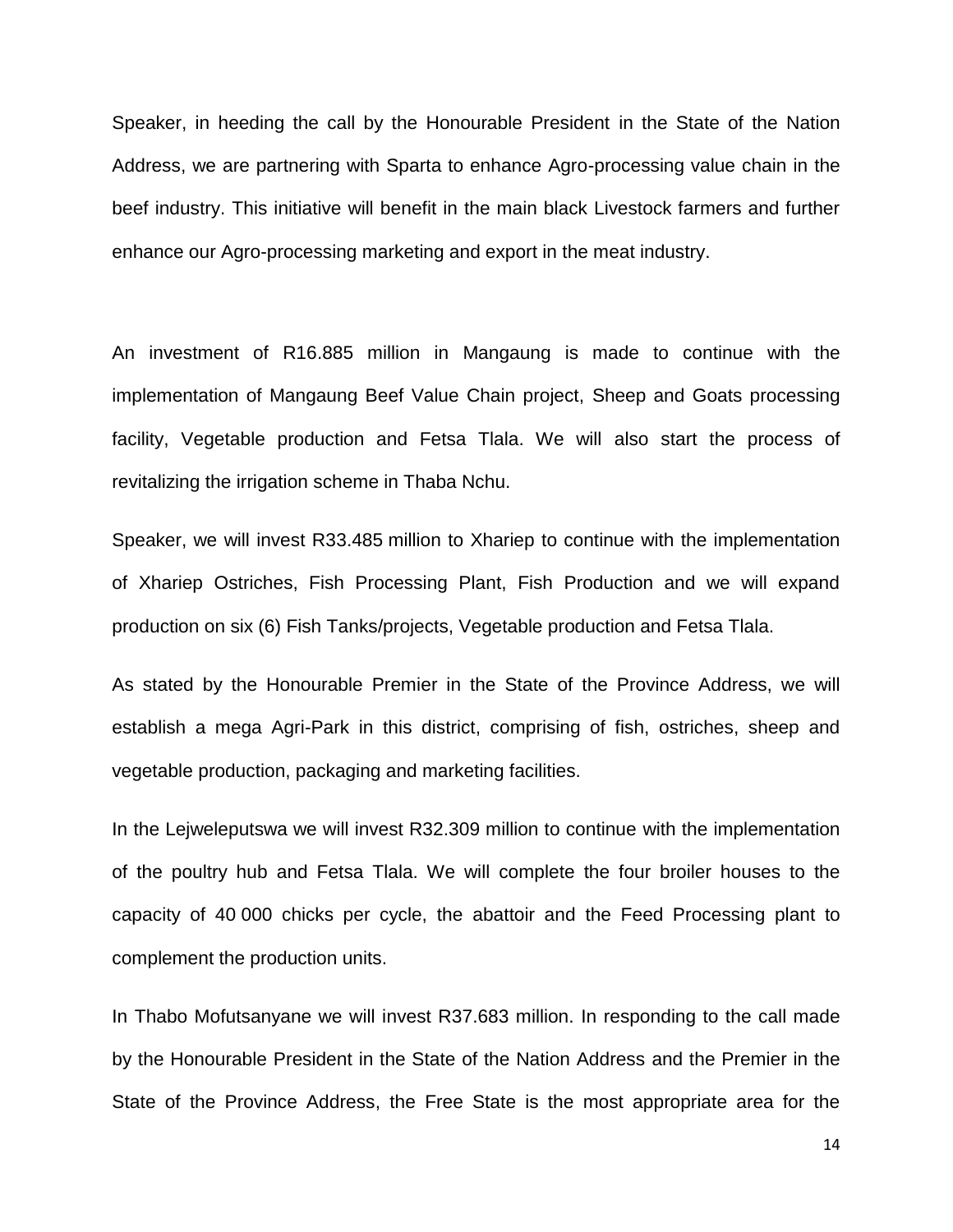expansion of the export market in the production of deciduous fruits such as apples. The Thabo Mofutsanyana district has a competitive advantage over the traditional production areas, its apples ripen first and reaches the market earlier. In this regard, we will invest massively in the development of the apple industry in the Free State. We will expand apple production at Diyatalawa and Wilhelmina Agri-Villages. We will also implement a Fodder production and storage plant at Fouriesburg to attend to issues of veldfires and drought and to complete the two Broiler Houses at Reitz.

Speaker, in Fezile Dabi we will invest R29.494 million for the completion of layers houses, broiler houses and vegetable production. We will expand the broiler hub to Parys in Fezile Dabi.

Speaker, our aim is to create more than 745 jobs with these investments in the 2015/16 Financial Year.

### **Let me conclude this Budget Vote by appreciating the following:**

My greatest organization the African National Congress, My ANC, My Vision, My Future.

The Premier for his commitment and support to the development and empowerment of farmers, also his advocacy for the improvement of social conditions of farming communities.

Members of the Executive Council Colleagues for their support, advices and collaboration in the implementation of comprehensive rural development in our province